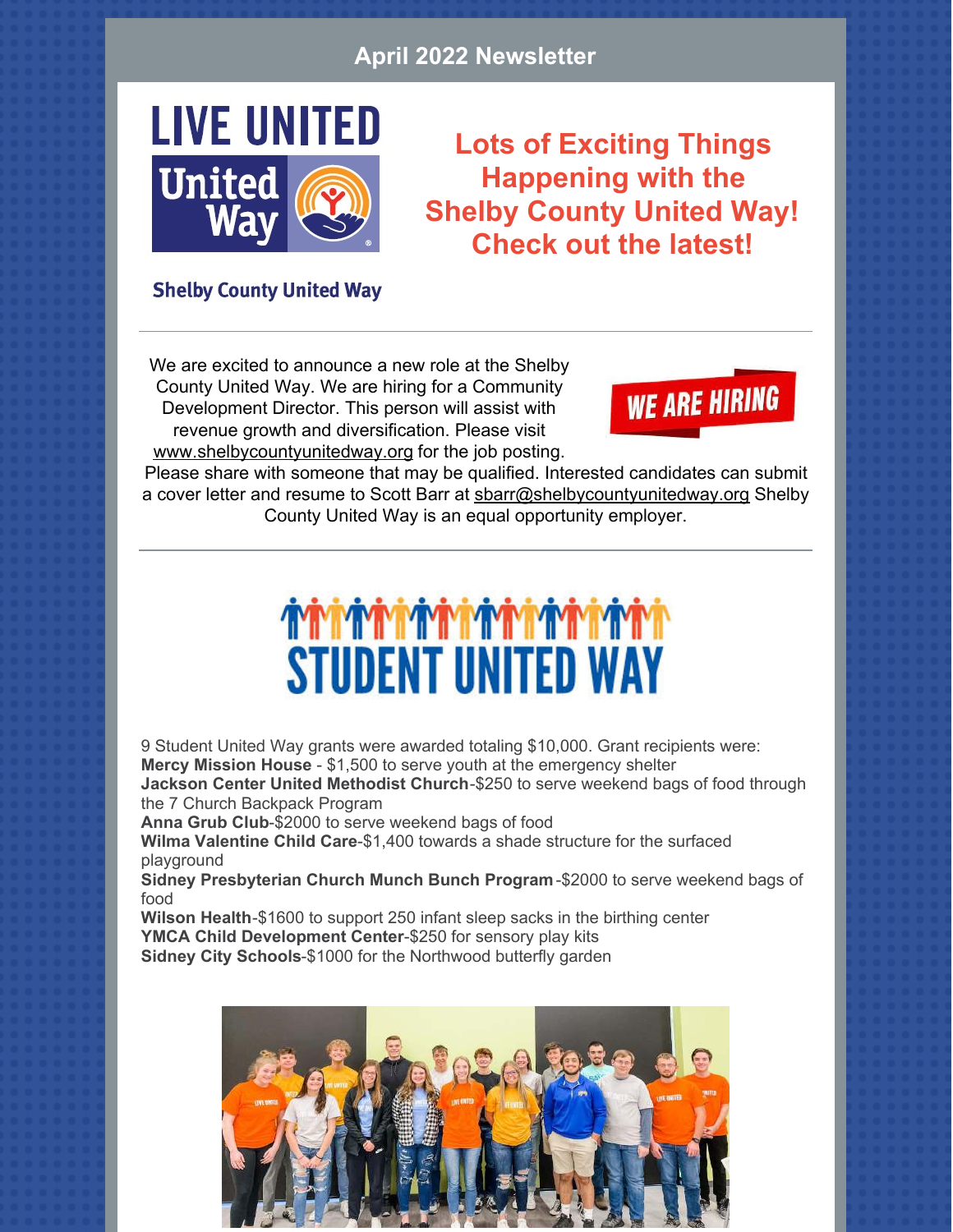**Shelby County United Way Day of Action Projects**

**Projects are starting. Companies interested in completing community service projects please contact Scott Barr at 937-492-2101 or [sbarr@shelbycountyunitedway.org](mailto:sbarr@shelbycountyunitedway.org)**







#### **Community Partnerships**

**[We are excited to partner with the Sidney/Shelby County Salvation](https://www.facebook.com/shelbycountyunitedway/?__cft__%5B0%5D=AZWsp_eQkFXivc12FpxfyZGpsy26Tn8eMhNU6Vd3Dpp54LmnqGkH2nATwgoYJuZ_pjVM3hrQZO2pD95UeYX1WIrmIVX_GZN2hvMDEfbqDqCWDp0nV3xO8oNnMdf7KVmlTzJCUwgC1CKa5w-Jl-Ol10bVS_UytYBQPyyrm04P3qM-qiVQ5r6sStF7nvxRJvLYQ1FwkBT9WioZtUJy0z6Z9g-phNA35jQ5WVhuqIMMct1Y7w&__tn__=kK-y-R) Army to provide the students of Shelby County with acrylic wall displays that will be filled with school supplies and personal hygiene items. 9 racks with these items will be going into 6 school districts.**





### **Volunteer Opportunities**

**Big Brothers/Big Sisters of Shelby & Darke County**- Youth are waiting to be matched with a mentor (937-492-7611)

**Shelby County CASA/GAL** is looking for volunteers to advocate for abused and neglected children (937- 498-7447)

**Compassionate Care of Shelby County** needs trained medical providers willing to volunteer and see patients (937-492-9400)

**FISH of Shelby County** is an all-volunteer thrift store looking for volunteers (937-492-1760) Catholic Social Services of the Miami Valleyis in need of volunteers to serve seniors (937-498-4593) **Job and Family Services of Shelby Countyare recruiting foster parents (937-497-2843) Alpha Community Center and Holy Angels Soup Kitchen** rely on volunteers to cook and prepare

lunch meals (937-498-9758) and (937-498-0598) **Agape Distribution Inc** uses volunteers daily to stock food on the shelves and unload product

(937-498-4368)

**Salvation Army** is in need of volunteers for their Emergency Disaster Service(EDS) to help provide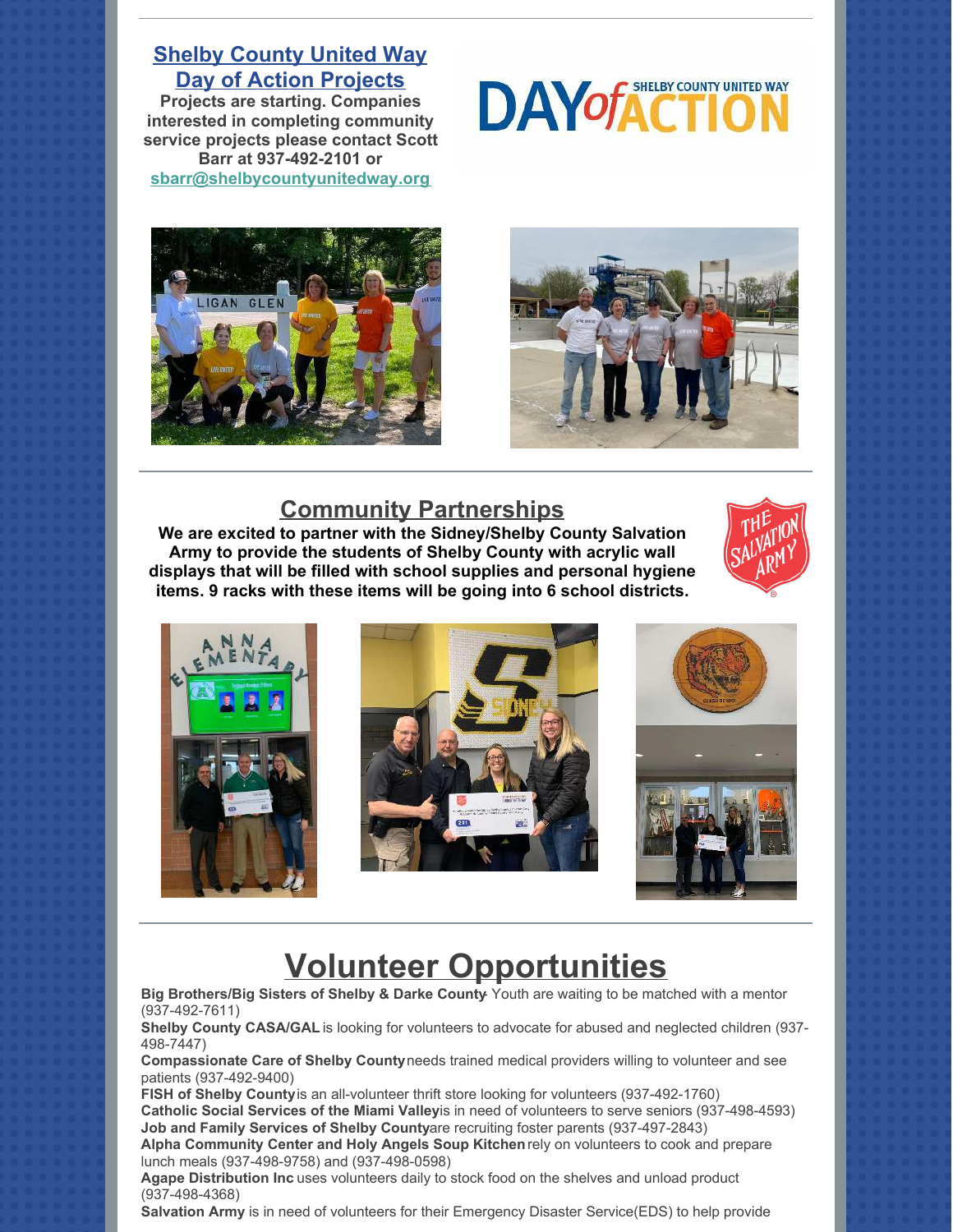hydration services to the 1st responders (Samantha Lochard 937-492-8412, ext.15 ) **Mercy Mission House** Emergency Shelter needs volunteers 937-815-1777 [Click Here for MMH Volunteer Opportunities List](https://files.constantcontact.com/4a814c7e501/6909b815-8633-44d5-b5bb-0be6a369f729.pdf)

**POWER**-Shelby County United Way needs kindergarten tutors (Please contact Angie Ross, the volunteer coordinator at the Sidney BOE 937-497-2200)



#### **Kindergarten Tutors**

We can't thank all the Kindergarten Tutors enough for your time and support of the students (and staff) at Emerson and Longfellow! Last day of tutoring is May 5th. See you all next year!





#### **POWER Grant Opportunity…**

**The Shelby County United Way Women's Initiative Group, P.O.W.E.R., is accepting applications for annual grants for the fifth year in a row. This year up to \$2,000 will be available to each 501(c)(3) agency or government entity. The grant monies will be awarded for projects that fulfill POWER's mission of helping to provide programs/assistance to initiatives that benefit children and families in Shelby County. There will be up to \$25,000 in grant money available through P.O.W.E.R. All applications must be received by June 30, 2022 at the Shelby County United Way Office.** 

#### **POWER Grant's In Action...**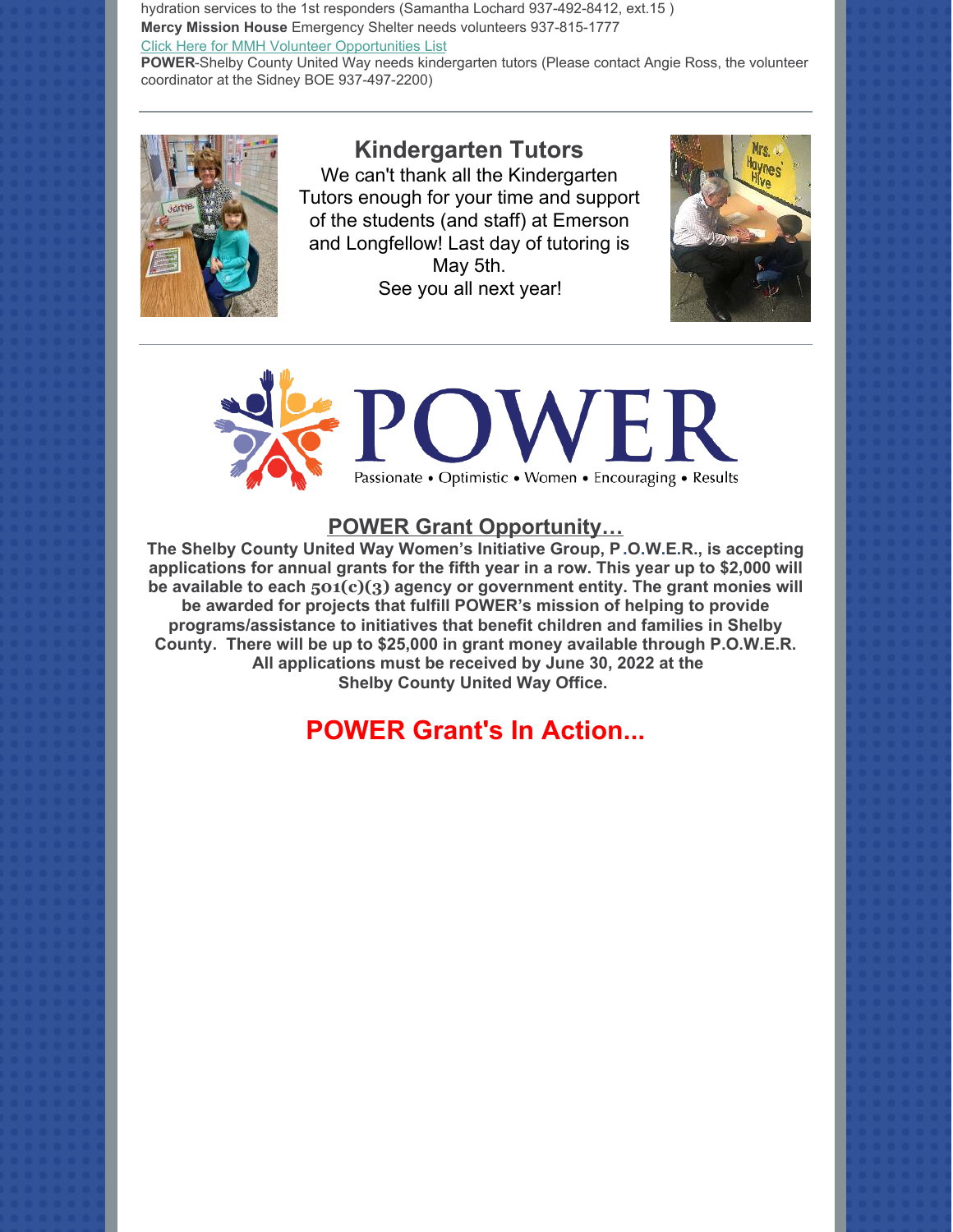# **POWER GRANTS**

A POWER grant was awarded to Russia Local Schools for a presentation from a motivational speaker as well as gratitude shirts to promote their overall school theme of gratitude. The shirts were ordered for every student and staff. The grant money was also used to have motivational speaker, Terrance Talley, talk to the students, staff and community members about how and why we need to stand up to bullying and make everyone feel loved!

**CONGRATS!** 



# **POWER GRANTS**



SEE THE GOOD

**AGCEPT THE GOOD** 

**GTVF BACK THE GOOD** 

**HE GUUL** 

**POWER** 

Fairlawn Local Schools received a 2021 Power grant and used the money to purchase iPads with Osmo learning program. This program enhances student learning through spelling, numbers, spatial skills and STEM experience. They also purchased a C-pen Reader to assist students that read below grand levels by enabling them to scan printed words on paper that the C-pen then reads back to them allowing them to work independently along with their peers.

### **CONGRATS!**